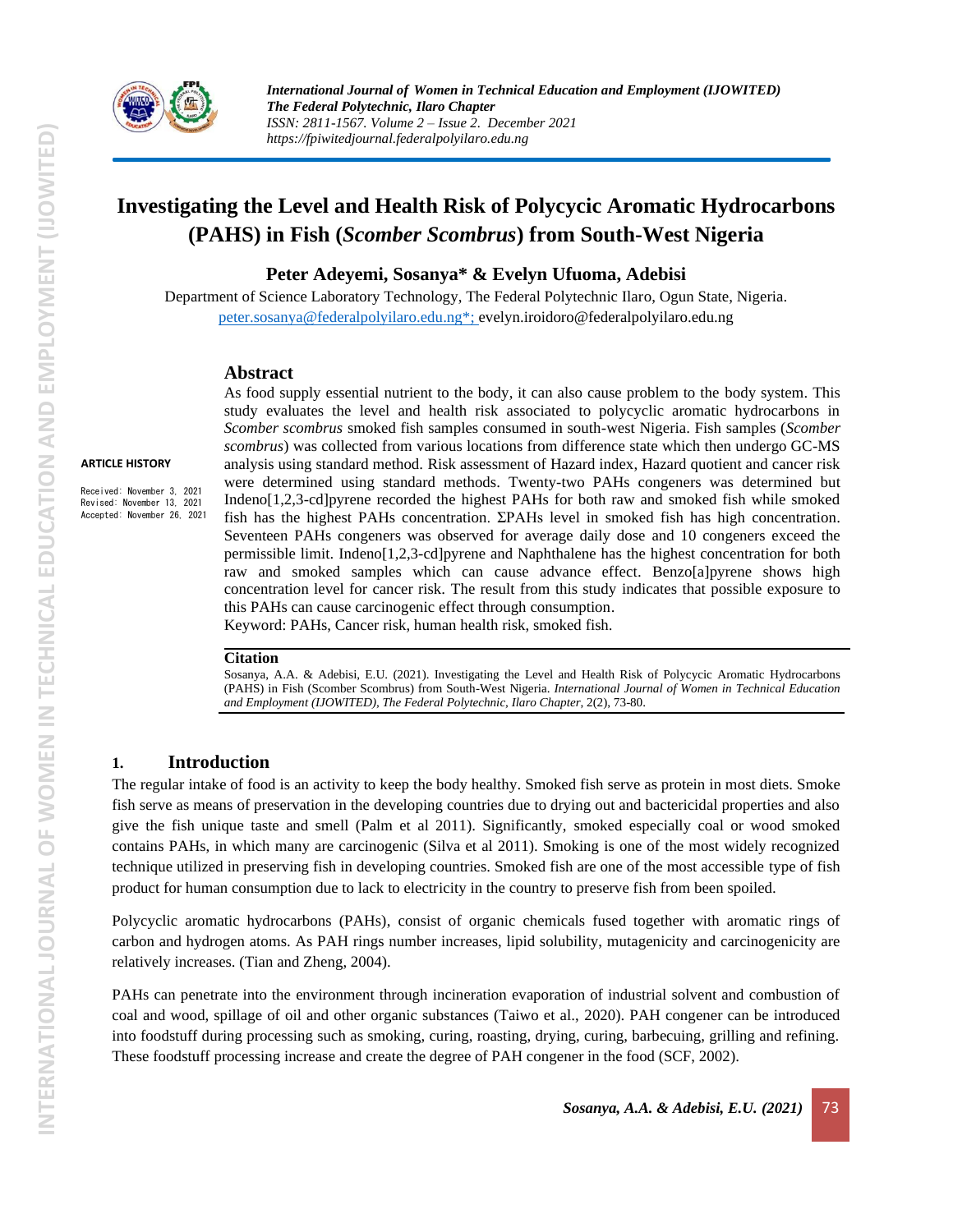

According to Environmental Protection Agency (USEPA, 2008), several PAHs has been classified as potent carcinogens which can cause respiratory Effects, Neurological diseases, cancer of lung, oral cancer (USEPA, 2008). People exposed to PAH congener can experience lung cancer, bladder cancer, skin cancer and gastrointestinal (IDPH, 2019).

In developed and underdeveloped countries, cancer diseases are rated the second common causes of deaths (Bray et al., 2018)., This study tends to examine the level of PAHs concentration in smoke fish from selected environs in southwestern Nigeria.

## **2. Materials and Methods**

#### **Sample Collection**

Samples of frozen and smoked fish of *scomber scombrus* (popularly known as Atlantic mackerel or Titus) were randomly collected from three different markets (Abeokuta, Lagos and Oyo market) around July 2019. Smoked samples obtained, was wrapped with aluminum foil and was packed in a plastic container and labeled while the frozen sample was stored using ice chest prior to analysis.

#### **PAHs analysis**

PAHs was extracted using Wang et al., (1999) methods. Exactly 15g of the homogenized tissue samples alongside 10g of anhydrous Na2SO<sup>4</sup> was thoroughly mixed until completely dehydrated and homogenized. Exactly 40ml of Hexane: Dichloromethane (1:1) was used as extraction solvent. The homogenized samples were then placed in an extraction bottle, and then it was vortexed at 80°C for 45 minutes. Organic layer was poured into a conical flask and was then dried with Na<sub>2</sub>SO<sub>4</sub>. Florisil clean-up method was used for cleanup (EPA, 2014). 4ml of hexane was introduced to 1g of Florisil cartridge and was submerge for 6 min then 1ml of the sample was then added and poured into the chromatography column. The cartridge was then filled-up with 90% of hexane and 10% acetone (ratio 90:10) and the solution was collected into 25ml conical flask, then concentrated to 2ml using yamato rotary evaporator. PAHs determination was determined with (GC–MS).

#### **Data analysis**

Data was analyzed using descriptive statistics (mean ±standard deviation) using SPSS version 23

#### **Risk Assessments**

Health risk of PAH congener were determined for average daily dose (ADD), hazard index (HI), hazard quotient (HQ and cancer risk (CR) (USEPA 2001, 2002).

$$
ADD = \frac{C \times IR \times EF \times ED}{BW \times AT}
$$

Where  $C =$  The Concentration of PAHs in fish sample IR = Ingestion rate of fish sample  $(24.7 \text{ g/day})$  (FAO, 2008),  $ED = Exposure$  Duration for 30 years for carcinogenic effects on adults EF = Exposure frequency for 350 days/year (Li et al., 2009), AT=Averaging time =54 years (WHO, 2015) AT=ED ( $AT = 54 \times 365$  days for carcinogenic effects for adult  $BW = 60$  kg for an adult.  $HI = \sum_{i=1}^{n} HQ$ 

*Sosanya, A.A. & Adebisi, E.U. (2021)* 74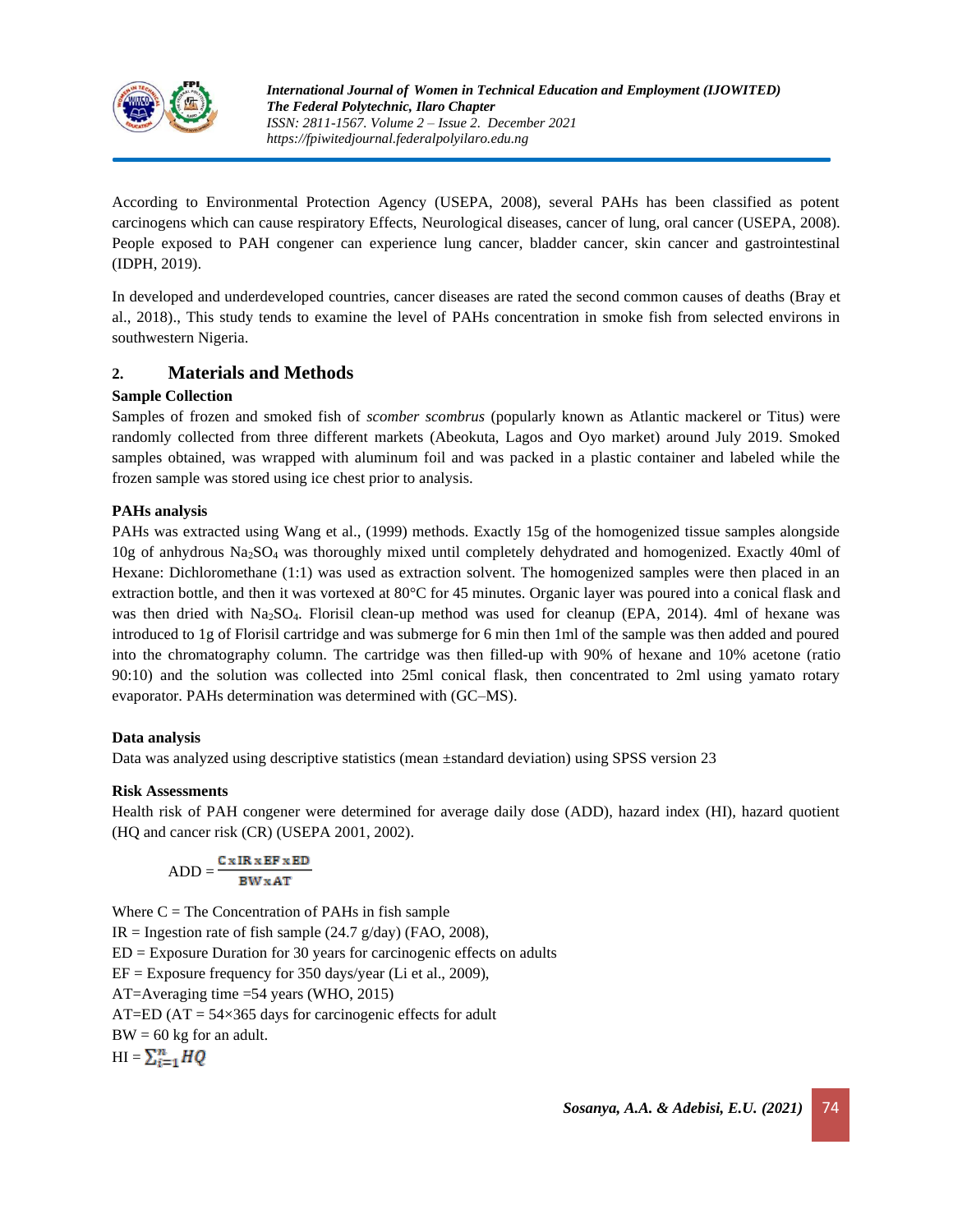

i=1…n Hazard quotient  $(HQ)$  = Where, RfD=Reference dose (mg/kg/day)  $N =$  observed elements

Hazard quotient less than 1.0 indicate no significant effect of noncarcinogenic while HQ greater than 1.0 indicate advance effect or risk of non-carcinogenic.

Cancer Risk=ADD × SF

SF=Slope factor

### **3. Result and Discussion**

The mean concentrations and standard deviation of individual PAH congeners of the fish sample were presented in Table 1 below. Total mean concentrations of PAHs obtained for smoked fish is 75.80 mg/kg and 45.66 mg/kg for raw fish. High PAHs concentration was measured in smoked sample. Indeno[1,2,3-cd]pyrene having the most noteworthy focus for both the raw and smoked fish of 44.05 and 73.17. The smoked fish sample was contaminated with 18 PAH congeners, where Indeno[1,2,3-cd]pyrene offered 90% of the total PAHs. High concentration of this may be attributed to the difference types of smoking process adopted during fish preparation. Benzo[a]pyrene (BaP) for both raw and smoked fish ranges between 0.02 and 0.04 respectively. Smoked sample for (BaP) has the highest PAHs of 0.04 which is greater than the threshold value of 0.002mg/kg by (EFSA 2008). The total mean concentrations of PAHs value for both raw and smoked fish were above the permissible limit of EFSA (2008). Isioma et al., (2016) reported high PAHs concentration in different types of smoked fish (9.51×10<sup>-1</sup>, 3.58×10<sup>1</sup>,  $6.94 \times 10^{-1}$  and  $7.15 \times 10^{-1}$ ) in T. *zilli*, S *scombrus*, E. *fimbriata* and C. *gariepinus* and respectively but the observed mean concentration in this study were above reported PAHs concentration. High increase in PAHs can be ascribed to the utilization of local method of smoking in the preservation and preparation of fish. Taiwo et al., (2019) also recorded high value of PAHs which is a major worry to general wellbeing, which can cause possible carcinogenic effect. Fish smoking need healthier method of preservation to curtail or reduce the level of high PAHs concentration.

| Table 1: Mean concentrations of PAHs congeners of raw and smoked Fish samples |  |
|-------------------------------------------------------------------------------|--|
|                                                                               |  |
|                                                                               |  |

| mg/kg                       |          | Raw Fish $(N=3)$ |          |          | Smoked Fish $(N=3)$ |       |          |        |
|-----------------------------|----------|------------------|----------|----------|---------------------|-------|----------|--------|
|                             | Mean     | Std.             | Min.     | Max.     | Mean                | Std   | Min.     | Max.   |
| Naphthalene                 | 1.17     | 0.35             | 0.72     | 1.55     | 1.04                | 0.40  | 0.47     | 1.34   |
| Fluorene                    | 0.02     | 0.05             | < 0.0001 | 0.09     | 0.18                | 0.22  | < 0.0001 | 0.43   |
| Acenaphthene                | 0.09     | 0.04             | 0.06     | 0.15     | 0.17                | 0.21  | < 0.0001 | 0.42   |
| Anthracene                  | < 0.0001 |                  | < 0.0001 | < 0.0001 | 0.02                | 0.02  | < 0.0001 | 0.03   |
| Pyrene                      | < 0.0001 |                  | < 0.0001 | < 0.0001 | 0.02                | 0.04  | < 0.0001 | 0.07   |
| Chrysene                    | < 0.0001 |                  | < 0.0001 | < 0.0001 | 0.01                | 0.03  | < 0.0001 | 0.05   |
| Fluoranthene                | < 0.0001 |                  | < 0.0001 | < 0.0001 | 0.01                | 0.01  | < 0.0001 | 0.03   |
| Acenaphthylene              | 0.09     | 0.02             | 0.07     | 0.10     | 0.17                | 0.17  | < 0.0001 | 0.39   |
| Indeno[ $1,2,3$ -cd] pyrene | 44.05    | 21.44            | 0.31     | 99.86    | 73.17               | 21.84 | 0.51     | 104.06 |

*Sosanya, A.A. & Adebisi, E.U. (2021)* 75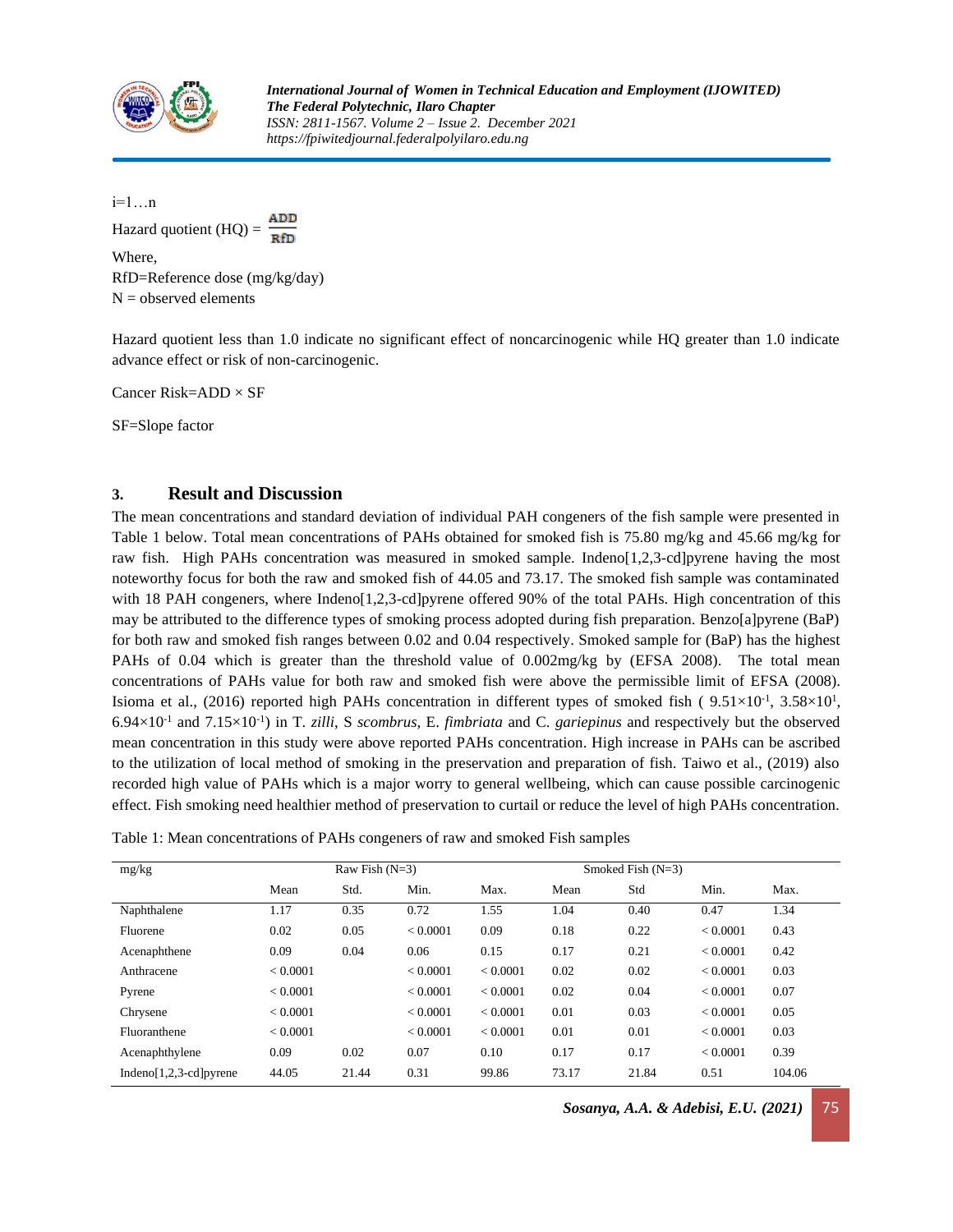

*International Journal of Women in Technical Education and Employment (IJOWITED) The Federal Polytechnic, Ilaro Chapter ISSN: 2811-1567. Volume 2 – Issue 2. December 2021*

*https://fpiwitedjournal.federalpolyilaro.edu.ng*

| Benzo[b]fluoranthene  | 0.03     | 0.03  | < 0.0001 | 0.06     | 0.36     | 0.42  | < 0.0001 | 0.87     |
|-----------------------|----------|-------|----------|----------|----------|-------|----------|----------|
| Benz[a]anthracene     | < 0.0001 |       | < 0.0001 | < 0.0001 | 0.02     | 0.04  | < 0.0001 | 0.07     |
| Benzo[e]pyrene        | 0.09     | 0.12  | < 0.0001 | 0.26     | 0.15     | 0.12  | < 0.0001 | 0.25     |
| Benzo[k]fluoranthene  | 0.07     | 0.10  | < 0.0001 | 0.21     | 0.14     | 0.18  | < 0.0001 | 0.40     |
| Benzo[ghi]perylene    | < 0.0001 |       | < 0.0001 | < 0.0001 | < 0.0001 |       | < 0.0001 | < 0.0001 |
| 3-Methylcholanthrene  | < 0.0001 |       | < 0.0001 | < 0.0001 | 0.08     | 0.11  | < 0.0001 | 0.24     |
| Benzo[c]phenanthrene  | < 0.0001 |       | < 0.0001 | < 0.0001 | 0.05     | 0.11  | < 0.0001 | 0.22     |
| Dibenz[a,h]anthracene | 0.03     | 0.05  | < 0.0001 | 0.10     | 0.15     | 0.15  | 0.005    | 0.34     |
| Benzo[a]pyrene        | 0.02     | 0.004 | 0.02     | 0.03     | 0.04     | 0.04  | 0.01     | 0.09     |
| Dibenzo(a,i)pyrene    | < 0.0001 |       | < 0.0001 | < 0.0001 | < 0.0001 |       | < 0.0001 | < 0.0001 |
| Dibenzo[a,h]pyrene    | < 0.0001 |       | < 0.0001 | < 0.0001 | < 0.0001 |       | < 0.0001 | < 0.0001 |
| Dibenzo(a, l)pyrene   | < 0.0001 |       | < 0.0001 | < 0.0001 | < 0.0001 |       | < 0.0001 | < 0.0001 |
| Phenanthrene          | < 0.0001 |       | < 0.0001 | < 0.0001 | 0.03     | 0.03  | < 0.0001 | 0.07     |
| $\sum$ PAHs           | 45.66    | 22.20 | 1.18     | 102.41   | 75.80    | 24.14 | 1.00     | 109.37   |

The ∑PAHs of the fish sample for smoked fish were generally higher than raw fish. The smoked fish was 75.80mg/kg which is three times higher than raw fish of 45.66mg/kg. The high level of PAHs concentration can also be attributed to the following factors which include, exposure of fish sample to incomplete combustion of wood and fossil fuel, air pollution contaminants during point of sale and different methods in fish processing (Taiwo et al., 2019). The PAHs concentration in this study were greater than the reported value made by other researcher in the world, such as Malaysia  $(573.66\times10^{-6}$ mg/kg) (Nasher et al., 2016), China  $(6.65\times10^{-6}$ mg/kg) (Duan et al., 2016) which could be due to the method of smoking the fishes that involves the use of coal that could result in incomplete combustion.

#### **Health risk assessment**

Mean concentration for average daily dose was presented in table 2 below. These was determined based on the body weight of 60kg assuming the adult consumes 24.7g of the fish samples for 350 days<sup>-1</sup> year. Base on the result, there is indication that Indeno[1,2,3-cd]pyrene and Naphthalene have the highest ADD of PAHs for both the raw and smoked fish  $(1.93 \times 10^{-2}$  and  $3.20 \times 10^{-2}$ ,  $5.14 \times 10^{-4}$  and  $4.54 \times 10^{-4}$ ) respectively. However Indeno[1,2,3-cd]pyrene have the highest concentration of  $1.93 \times 10^{-2}$  in raw fish and Naphthalene have the highest concentration of 4.54×10<sup>-4</sup> in smoked fish. Benzo [b] fluoranthene, Benzo [e] pyrene, Benzo [c] phenanthrene, Benzo [k] fluoranthene, Dibenz [a,h] anthracene, Benzo [a] pyrene and Indeno [1,2,3-cd]pyrene  $(1.57 \times 10^{-4}, 6.51 \times 10^{-5}, 2.40 \times 10^{-5}, 6.35 \times 10^{-5},$  $6.42\times10^{-5}$ ,  $1.62\times10^{-5}$  and  $3.20\times10^{-2}$ . exceed the permissible limit of  $10\times10^{-6}$  in smoke fish. (JECFA 2005). This can cause a high health risk threats to consumer of smoked fish due to carcinogenic and mutagenic properties of BaP.

|  |  |  | Table 2: ADD values of PAHs |
|--|--|--|-----------------------------|
|--|--|--|-----------------------------|

| mg/kg/day      | <b>Raw Fish</b> |          | <b>Smoked Fish</b> |               |  |
|----------------|-----------------|----------|--------------------|---------------|--|
|                | Mean            | SD.      | Mean               | SD            |  |
| Naphthalene    | 5.14E-04        | 1.55E-04 | 4.54E-04           | 1.77E-04      |  |
| Acenaphthene   | 4.10E-06        | 1.68E-05 | 7.52E-05           | 9.09E-05      |  |
| Acenaphthylene | $4.01E-06$      | 8.13E-06 | $7.27E - 0.5$      | $7.34E - 0.5$ |  |
| Fluoranthene   |                 |          | $3.30E - 06$       | $6.54E - 06$  |  |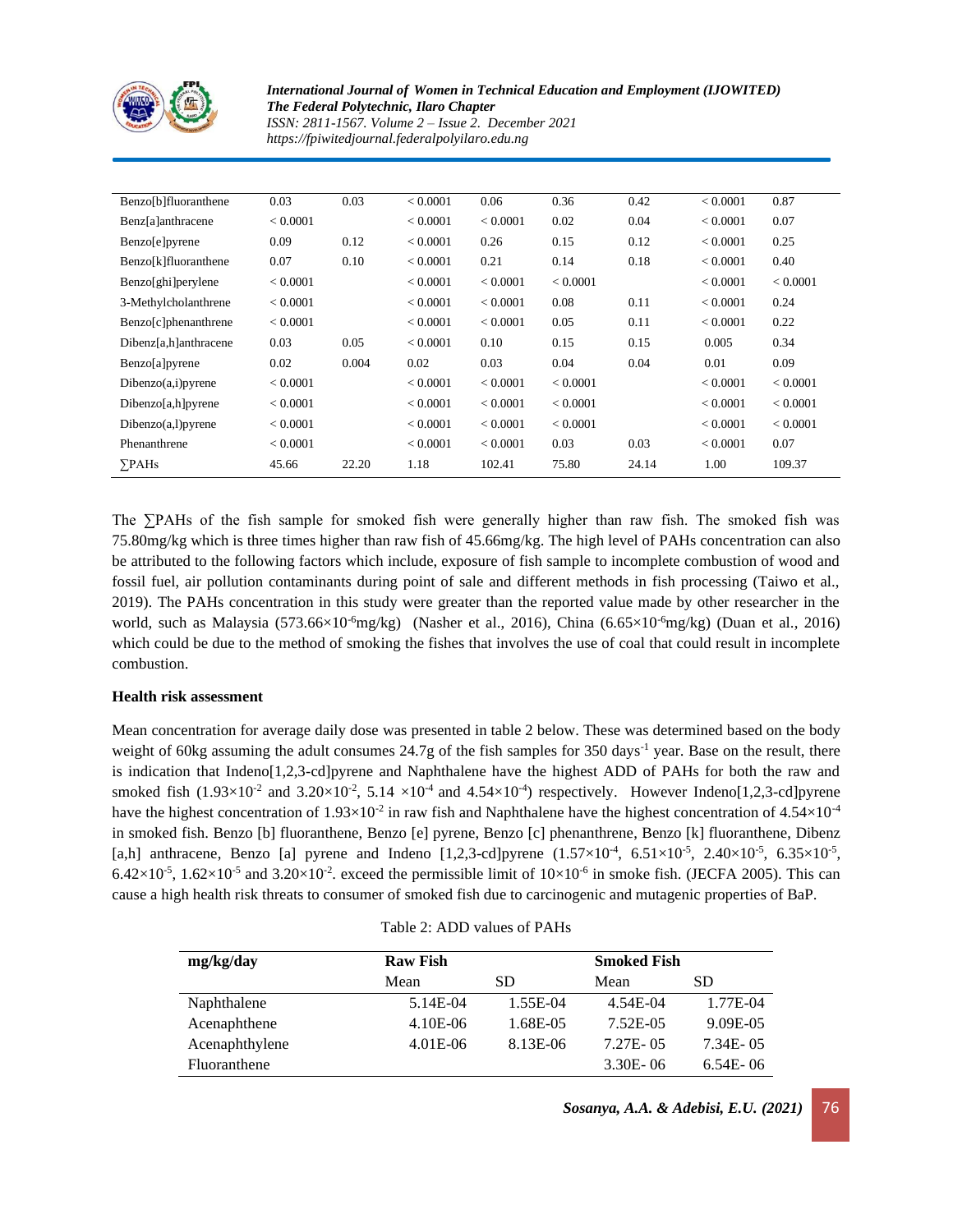

*International Journal of Women in Technical Education and Employment (IJOWITED) The Federal Polytechnic, Ilaro Chapter ISSN: 2811-1567. Volume 2 – Issue 2. December 2021 https://fpiwitedjournal.federalpolyilaro.edu.ng*

| Chrysene                          |          |               | 5.83E-06      | $1.20E - 05$  |
|-----------------------------------|----------|---------------|---------------|---------------|
| Anthracene                        |          |               | $7.40E - 06$  | $8.50E - 06$  |
| Phenanthrene                      |          |               | 1.40E-07      | $1.51E - 07$  |
| Fluorene                          | 1.01E-07 | $2.04E - 07$  | 8.00E-07      | 9.57E-07      |
| Pyrene                            |          |               | $7.68E - 06$  | $1.54E - 05$  |
| Benz [a] anthracene               |          |               | 7.83E-06      | $1.60E - 0.5$ |
| Benzo [b] fluoranthene            | 1.10E-05 | $1.28E - 05$  | $1.57E - 04$  | 1.83E-04      |
| Benzo [e] pyrene                  | 3.92E-05 | $5.44E - 0.5$ | $6.51E - 0.5$ | $5.56E - 06$  |
| Benzo [c] phenanthrene            |          |               | $2.40E - 0.5$ | $4.80E - 06$  |
| Benzo [k] fluoranthene            | 3.11E-05 | $4.34E - 06$  | $6.35E - 05$  | 7.80E-06      |
| Dibenz [a,h] anthracene           | 1.15E-05 | $2.09E - 06$  | $6.42E - 0.5$ | $6.59E - 06$  |
| Benzo [a] pyrene                  | 9.64E-06 | $1.79E - 06$  | $1.62E - 0.5$ | $1.55E - 05$  |
| Indeno $[1,2,3-\text{cd}]$ pyrene | 1.93E-02 | $3.14E - 02$  | $3.20E - 02$  | $3.15E - 02$  |

Hazard quotient and hazard index were represented in table 3 below, for the PAHs for raw and smoked fish. Base on the value above, it shows that hazard index and hazard quotient of the fish sample are less than 1.0 except Indeno[1,2,3-cd]pyrene, in smoked fish which indicated non-carcinogenic adverse health effects such as neurobehavioral effect, adverse birth outcome.

The cancer risk was presented in table 4 below. Indeno[1,2,3-cd]pyrene and BaP shows high concentration level cancer risk of  $(7.75 \times 10^{-3}$  and  $1.22 \times 10^{-5})$  for raw fish and  $(1.29 \times 10^{-2})$  and  $2.05 \times 10^{-5}$  for smoked fish which are higher than USEPA permissible limit of  $1.0 \times 10^{-6}$ . The high rate of cancer risk in the fish samples can indicate at most two persons out of hundred can develop cancer if the volume of this fish sample especially smoked fish is consumed as suggested in this research.

|                     |                   | Raw Fish     |              | <b>Smoked Fish</b> |              |  |
|---------------------|-------------------|--------------|--------------|--------------------|--------------|--|
|                     | $RfD$ (mg/kg/day) | Mean.        | Std.         | Mean               | Std.         |  |
| Naphthalene         | 0.02              | $2.56E - 02$ | $7.75E - 03$ | $2.27E - 02$       | 8.87E-03     |  |
| Acenaphthene        | 0.06              | $6.78E - 04$ | $2.84E - 04$ | $1.30E - 03$       | $1.62E - 03$ |  |
| Acenaphthylene      | 0.06              | $6.42E - 04$ | 1.39E-04     | $1.24E - 03$       | $1.20E - 03$ |  |
| Pyrene              | 0.03              |              |              | $2.56E - 04$       | 5.14E-04     |  |
| Fluorene            | 0.04              | $2.52E - 04$ | $5.04E - 04$ | $2.01E - 03$       | $2.40E - 03$ |  |
| Benzo [a] pyrene    | 0.0003            | $3.21E - 02$ | $5.96E - 03$ | 5.41E-02           | 5.17E-02     |  |
| Benzo [e] pyrene    | 0.03              | $1.30E - 03$ | 1.80E-03     | $2.20E - 03$       | $1.82E - 03$ |  |
| Indeno $[1,2,3-cd]$ | 0.03              | $6.43E - 01$ | $1.04E + 00$ | $1.07E + 00$       | $1.05E + 00$ |  |
| pyrene              |                   |              |              |                    |              |  |
|                     |                   |              |              |                    | 1.12         |  |
| HI                  |                   | 0.70         | 1.06         | 1.15               |              |  |

Table 3: Non-carcinogenic HQ and HI of PAH in fish

Table 4: Cancer Risk values of PAHs in fish samples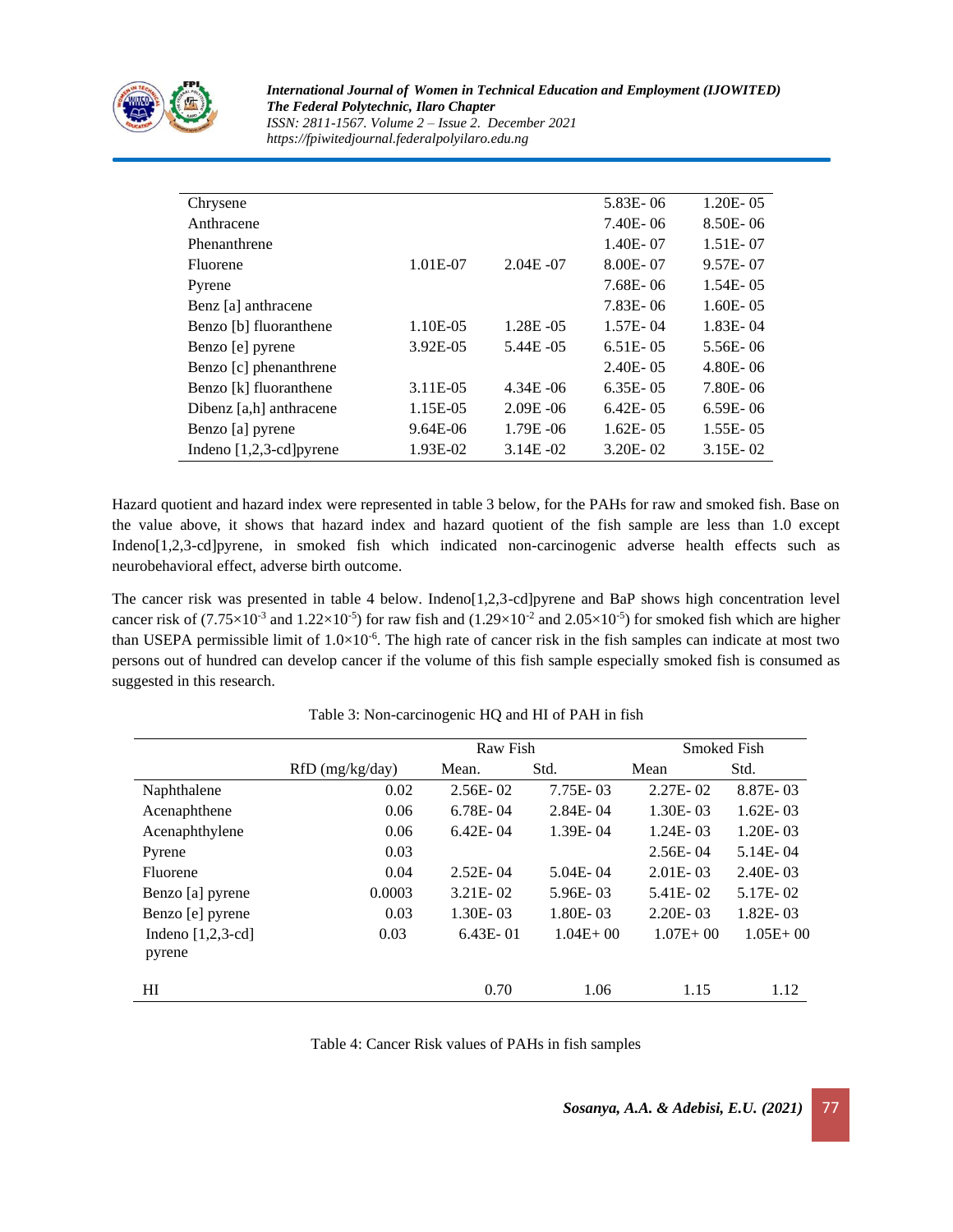

*International Journal of Women in Technical Education and Employment (IJOWITED) The Federal Polytechnic, Ilaro Chapter ISSN: 2811-1567. Volume 2 – Issue 2. December 2021 https://fpiwitedjournal.federalpolyilaro.edu.ng*

|                            | Raw Fish              |     |                     | Smoked Fish           |           |                     |
|----------------------------|-----------------------|-----|---------------------|-----------------------|-----------|---------------------|
|                            | Mean                  | SD. |                     | Mean                  | <b>SD</b> |                     |
| Benz [a] anthracene        |                       |     |                     | $3.17\times10^{-6}$   |           | $6.29\times10^{-6}$ |
| Benzo [a] pyrene           | $1.22\times10^{-5}$   |     | $2.27\times10^{-6}$ | $2.07\times10^{-5}$   |           | $2.01\times10^{-5}$ |
| Chrysene                   |                       |     |                     | $2.34\times10^{-8}$   |           | $4.69\times10^{-8}$ |
| Indeno $[1,2,3-cd]$ pyrene | $7.75 \times 10^{-3}$ |     | $1.27\times10^{-2}$ | $1.29\times10^{-2}$   |           | $1.30\times10^{-2}$ |
| Benzo [k] fluoranthene     | $1.26\times10^{-6}$   |     | $1.73\times10^{-6}$ | $2.55 \times 10^{-6}$ |           | $3.12\times10^{-6}$ |
| $\Sigma$ CR                | $7.77\times10^{-3}$   |     | $1.27\times10^{-2}$ | $1.30\times10^{-2}$   |           | $1.27\times10^{-2}$ |

#### **4. Conclusion**

In this study, we investigated the level of PAHs in smoked fish samples. The study shows that smoked fish has high concentration of PAHs. High PAHs in the fish samples can be through wood combustion, incomplete combustion of unburned fuel. There is strong relationship between smoked fish and Indeno[1,2,3-cd]pyrene, making Indeno [1,2,3-cd] pyrene having the highest PAH for both the raw and smoked fish. Non-carcinogenic health risk of hazard index (HI) for the fish samples are less than 1.0. The ADD value for BaP in the smoked fish were above the threshold of  $10\times10^{-6}$  mg BaP<sup>-1</sup>kg<sup>-1</sup>day. The (HI) for the fish samples is less than 1.0 except Indeno[1,2,3-cd]pyrene, in smoked fish. The availability of PAHs in our body system above the permissible limit is harmful to our body system which can cause respiratory effect and Neurological effect. High concentration of PAHs can lead to carcinogenic health effect. Therefore, consumption of smoke fishes should be reduced, in other to reduce the level of PAHs in our body system.

#### **References**

- Bray, F., Ferlay, J., Soerjomataram, I., Siegel, R.L., Torre, L.A. & Jemal, A. (2018). Global cancer statistics 2018: GLOBOCAN estimates of incidence and mortality worldwide for 36 cancers in 185 countries. CA Cancer J. Clin. 68 (6), 394–424
- EFSA (European Food Safety Authority) (2008). Polycyclic aromatic hydrocarbons in food‐scientific opinion of the panel on contaminants in the food chain. *EFSA J*. 6 (8), 724.
- FAO, (2008). The State of World Fisheries and Aquaculture. FAO Fisheries and Aquaculture Department. Food and Agriculture Organization of the UN, Rome.
- Ferlay, J. (2004). Cancer Incidence, Mortality and Prevalence Worldwide. GLOBOCAN2002. Version 2.0, IARC Cancer Base 5. Lyons. IARC Press.
- Gu, Y.G., Lin, Q., Lu, T.T., Ke, C.L., Sun, R.X. & Du, F.Y. (2013). Levels, composition profiles and sources of polycyclic aromatic hydrocarbons in surface sediments from Nanao Island, a representative mariculture base in South China. Mar. Pollution. Bull. 75 (1-2), 310–316.
- IDPH (llinois Department of Public Health), (2019). Polycyclic Aromatic Hydrocarbons (PAHs). <http://www.idph.state.il.us/cancer/factsheets/> polycyclicaromatichydrocarbons.htm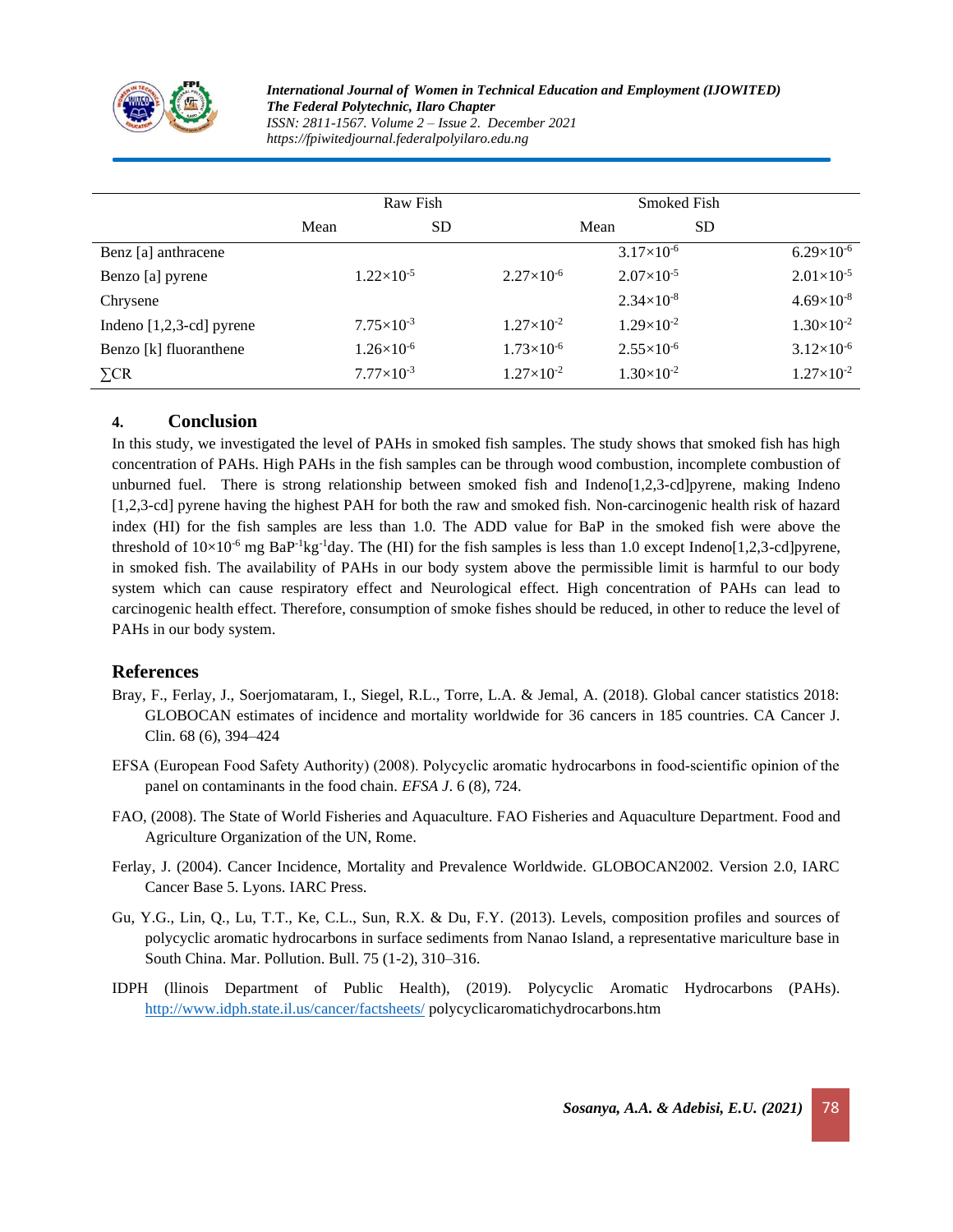

- Igwe, J.C., Odo, E.O., Okereke, S.E., Asuqou, E.E., Nnorom, I.C., Okpareke, O.C., (2012). Levels of polycyclic aromatic hydrocarbons (PAHs) in some fish samples from Mushin Area of Lagos, Nigeria: effects of smoking. Terrestrial. Aquatic Environ. Toxicology. 6 (1), 30–35.
- Jang, E., Alam, M.S., Harrison, R.M. (2013). Source apportionment of polycyclic aromatic hydrocarbons in urban air using positive matrix factorization and spatial distribution analysis. Atmos. Environ. 79, 271–285.
- JECFA, (2005). Summary and conclusions. Joint FAO/WHO Expert Committee on Food Additives. Sixty-Fourth Meeting.
- Li, S., Chen, S., Zhu, L., Chen, X., Yao, C. & Shen, X., (2009). Concentrations and risk assessment of selected monoaromatic hydrocarbons in buses and bus stations of Hangzhou, China. Sci. Total Environ. 407 (6), 2004– 2011
- Lyon, M.E., Jacobs, S., Briggs, L., Cheng, Y.I. & Wang, J. (2014). A longitudinal, randomized, controlled trial of advance care planning for teens with cancer: anxiety, depression, quality of life, advance directives, spirituality. *Journal. Adolesc. Health* 54 (6), 710–717
- Masih, A., Saini, R. & Taneja, A. (2008). Contamination and exposure profiles of priority polycyclic aromatic hydrocarbons (PAHs) in groundwater in a semi-arid region in India. *International Journal Water* 4 (1-2), 136– 147.
- Omodara, N.B., Amoko, J.S. & Ojo, B.M. (2014). Polycyclic aromatic hydrocarbons (PAHs) in the environment, sources, effects and reduction risks. *Sky Journal. Soil Sci. Environ. Manage*. 3 (9), 96–101
- Palm, D. Carboo, P.O. Yeboah, W.J. Quasie, M.A. & Gorleku, A. (2011). Darko, Characterization of polycyclic aromatic hydrocarbons (PAHs) present in smokedd fish from *Ghana, Advance. Journal. Food Sci. Technol.* 3 (5) 332–338.
- Tian, Y. & Zheng, T.L. (2004). PAH-degrading microorganisms in marine environment. Marine Sci. 28 (9), 50–55.
- Scientific Committee on Foods of EC (SCF) (2002). The Opinion of the Scientific Committee on Food on the Risk to Human Health of PAHs in Food. SCF/CS/CNTM/PAH/29 Final, European Commission, Health, and Consumer Protection Directorate-General., Brussels.
- Silva, B.O., Adetunde, O.T., Oluseyi, K.O. & Olayinka, B.I. (2011). Effects of the methods of smoking on the levels of polycyclic aromatic hydrocarbons (PAHs)in some locally consumed fishes in Nigeria, African. Journal. Food Sci. 5 (7) 384–391.
- Taiwo, A.M., Oyebode, A.O., Salami, F.O., Okewole, I., Gbogboade, A.S., Agim, C., Oladele, T.O., Kamoru, T.A., Abdullahi, K.L. & Davidson, N. (2018). Carcinogenic and non-carcinogenic evaluations of heavy metals in protein foods from southwestern Nigeria. *Journal of Food Compos. Anal*. 73, 60–66.
- TOXNET (Toxicological Data Network), 2017. Benzo(a)pyrene, Human Health Effects. [https://toxnet.nlm.nih.gov/cgi-bin/sis/search/a?dbs+hsdb:@term+@DOCNO+2554.](https://toxnet.nlm.nih.gov/cgi-bin/sis/search/a?dbs+hsdb:@term+@DOCNO+2554)
- USEPA, (2002). Integrated Risk Information System (IRIS) Database. US Environmental Protection Agency. National Center for Environmental Assessment., Washington DC.
- USEPA (United States Environmental Protection Agency), (2001). Risk Assessment Guidance for Superfund: Process for Conducting Probabilistic Risk Assessment (Part A); EPA 540-R-02-002, vol. 3.